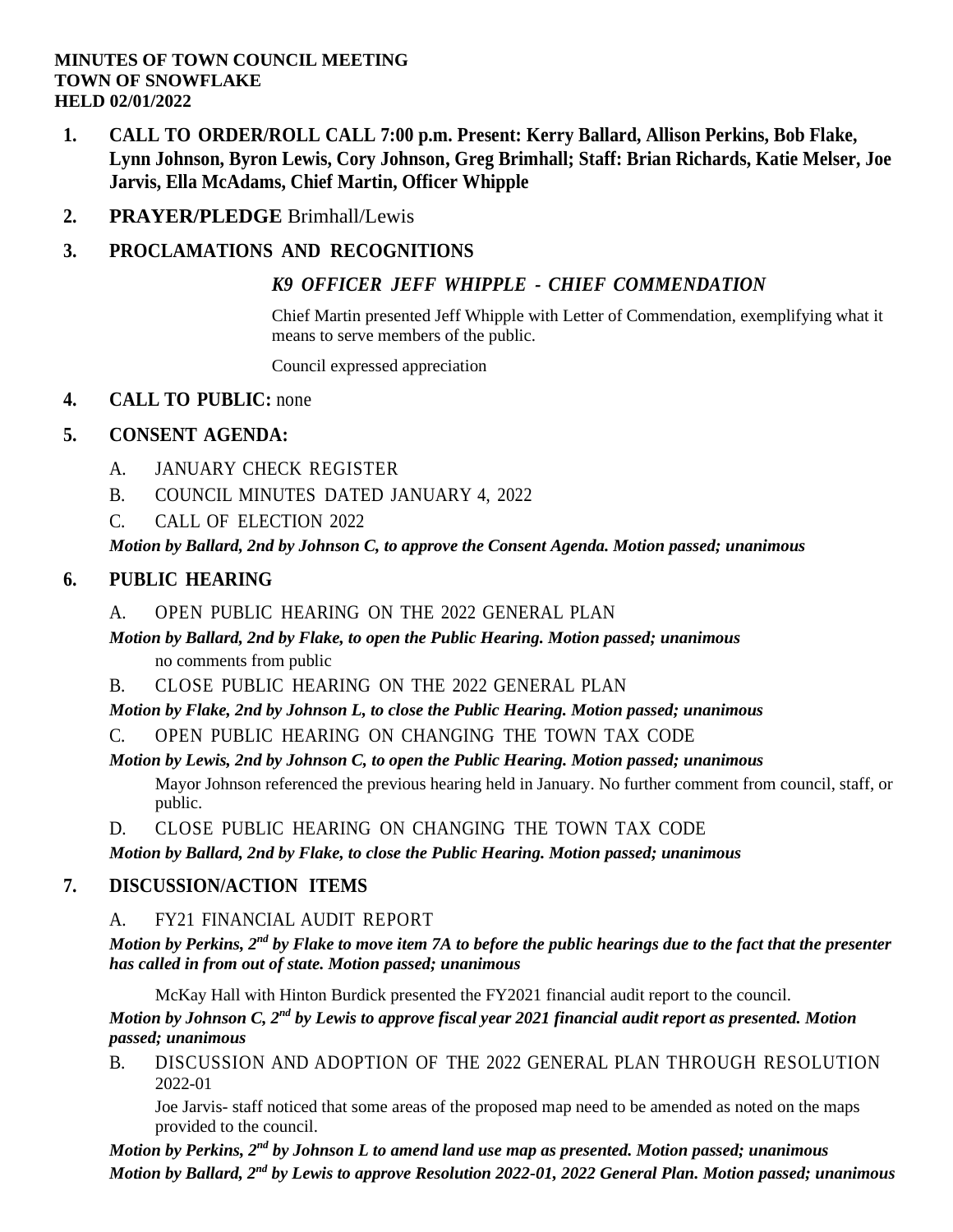C. SECOND READING OF ORDINANCE 2022-01: SALES TAX RATE [CHANGE AND ADDING](file:///C:/Windows/TEMP/CoverSheet.aspx) A USE [TAX](file:///C:/Windows/TEMP/CoverSheet.aspx)

*Motion by Johnson C, 2nd by Brimhall to have the 2nd reading and approve Ordinance 2022-01, by title only. Motion passed; unanimous (read by Johnson C)*

D. VARIANCE REQUEST: [202-11-385A:](file:///C:/Windows/TEMP/CoverSheet.aspx) NIU & BOWERS: TO MODIFY THE SET BACK [REQUIREMENTS](file:///C:/Windows/TEMP/CoverSheet.aspx)

Joe presented the variance request, and noted that if this passes, a Special Use Permit would need to be approved at a future date. The planning and zoning commission recommends approval of the set back requirements.

Joe- residential transitional is higher density, so two residences would potentially fit that

#### *Motion by Lewis, 2nd by Johnson L to table item until additional information is received. Motion passed; unanimous*

E. VARIANCE REQUEST: 202-11-072D: FERRELL: TO MODIFY REAR AND SIDE [SETB A C K S](file:///C:/Windows/TEMP/CoverSheet.aspx)

Joe presented the request from Mr. Ferrell, Planning and Zoning recommends to not approve this request because of the nature of the overage of the setbacks; Mr. Ferrell may be working on new plans for this, but Joe did not receive that information when he called this morning.

Ballard- we have had these kinds of requests be approved before

#### *Motion by Johnson L, 2nd by Flake to table item until additional information is received. Motion passed; unanimous*

F. VARIANCE REQUEST: 202-59-007: FLAKE: TO MODIFY REAR AND SIDE [SETB A C K S](file:///C:/Windows/TEMP/CoverSheet.aspx)

Joe presented the request from Mr. Flake, and it should be noted that the applicant already had his footing being inspected before it was discovered that the setbacks were not in code. Planning and Zoning was split on this decision, 2-2, and it is here for the consideration of the council.

Johnson L-what is the main purpose of setbacks, we've heard many reasons like drainage and density Jarvis- the setbacks are established for uniformity, in this particular location

Flake- the neighbors on either side provided letters of support for the variance

#### *Motion by Perkins, 2nd by Ballard to approve Variance request to modify rear and side setbacks. Motion passed; unanimous*

G. SPECIAL USE PERMIT: [202-05-031E:](file:///C:/Windows/TEMP/CoverSheet.aspx) HATCH: TO CONTINUE TO OPERATE A CEMENT [BATCH PLANT](file:///C:/Windows/TEMP/CoverSheet.aspx)

Joe presented the SUP, applied for after it was discovered that it was not properly permitted;

Perkins- why do they need an SUP; batch plants are permitted in this zone by SUP only

Joe is working on a variety of modifications to the town code at the direction of the council, this could easily be added

#### *Motion by Lewis, 2nd by Johnson C to approve Special Use Permit to be able to operate a cement batch plant. Motion passed; unanimous*

H. SPECIAL USE [PERMIT: 202-23-101: BELLY BUTTON](file:///C:/Windows/TEMP/CoverSheet.aspx) CENTER, LLC: FOR A MOTOR COACH/ [GLAMOR](file:///C:/Windows/TEMP/CoverSheet.aspx) PARK

Cory Johnson recused himself from the item and stepped down from the dais.

Joe presented the SUP for this item,

John Otis addressed the council- reformatted to fit the needs for a glamper park; they chased big box and it didn't work out. They have an interested business that is willing to come because of the promise of the park that will be adjacent. Taken a lot of time to research this to make sure it works; 8-10 million dollars is a lot to invest without making sure it works. RV parks inherently increase tourism, which in turn increases sales tax revenue. Issues with ADOT to get approval, proximity to school provides challenges; not asking for the town to spend money on this project, they know they'll have to upgrade the infrastructure in order to make their project work. No challenge that they're not willing to take on.

Perkins- how would you prevent this from becoming a permanent residence instead of a come and go?

Otis- would be thrilled to have clientele that wants to stay permanently. This clientele is normally accompanied by good behavior

Flake- what if the Class A rigs don't come? You'll want to find a revenue stream, what will stop